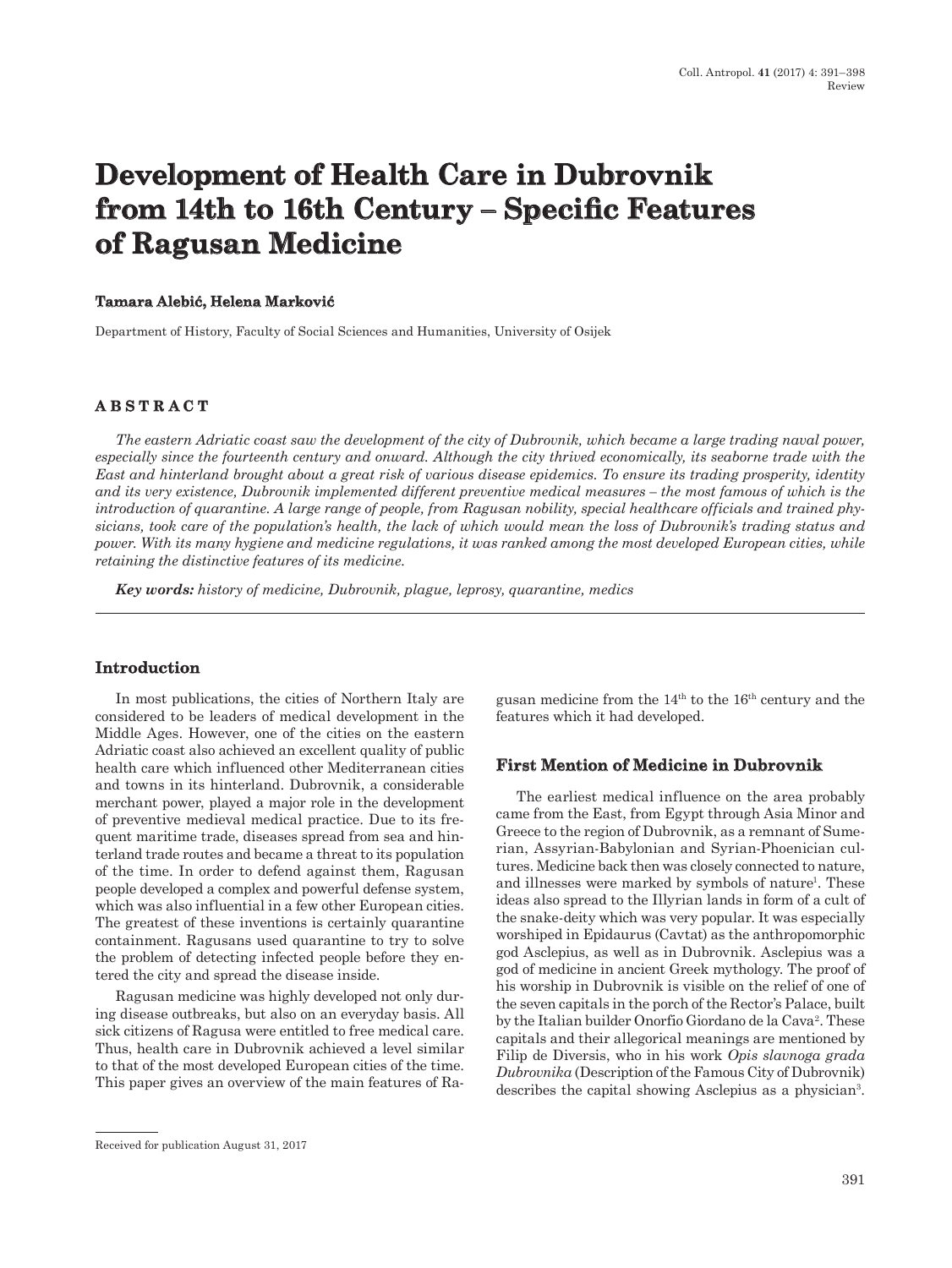The director of the humanistic school in Dubrovnik, Niccolò de la Ciria from Cremona, wrote a hexametric inscription in Latin near Asclepius' capital, claiming that Asclepius was born in the Dubrovnik area2.

Apart from the cult of Asclepius, the character of Saint Blaise was also important for development of medical consciousness in Dubrovnik. The people of Ragusa declared Saint Blaise as their patron saint in 972. He was the bishop of Sebaste in Armenia in the third century, but he was also linked to the medical profession<sup>4</sup>. According to medieval legend, he saved the life of a child who was choking because a fish bone was stuck in his throat. The very fact that the he cured the child by praying illustrates the broad meaning of the term treatment in medieval Dubrovnik. Although the awareness of the possibility of a disease being cured had been developing, it was still closely associated with religion. In Dubrovnik, on February 3, people still commemorate this event with a procession and the obligatory blessing of the throat, or *grličanje* in Croatian2.

### **Sanitary Conditions in Medieval Dubrovnik**

Since the  $12<sup>th</sup>$  century in European cities, the awareness of public hygiene importance (the promotion of good health of the human body) and sanitation (the prevention of contact with human and animal waste) is becoming more and more important. The oldest sanitary regulations, which controlled street cleanliness, the sale of various foodstuffs, and the construction of residential buildings were introduced in Augsburg in 1104. This was followed by Italy, which also adopted sanitary regulations<sup>5</sup>. Similar regulations were later introduced by Dubrovnik, which very early on recognized the importance of human health and its connection with economic prosperity of the city6. Italian cities spread their culture, ideas and achievements to Dubrovnik, especially from 1205 to 1358, when the city was under Venetian rule. The development of early medicine, both in Italy and Dubrovnik, was particularly influenced by the famous European medical school from Salerno (*Schola Medica Salernitana*), from which ideas came to Dubrovnik in the late 11th and early 12th century. The school attracted young physicians, surgeons, and pharmacists who came to Salerno for the purpose of gaining education or to get certified. Since the 14th century, Ragusan government employed physicians educated in Salerno (e.g. Ricardus de Salerno, Petar Maracinus de Salerno)<sup>7</sup>, and some works written in Salerno were preserved in the city. For instance, in the Ragusan chaplain Nikola Barne's testament from 1527, the book of health rules of the school in Salerno (*Regimen sanitatis Salerni),* which he bequeathed to Dubrovnik, is mentioned<sup>7</sup>.

The economic progress also influenced the very outward appearance of the city, which is why the city of Dubrovnik underwent great changes, especially in the period from the  $14<sup>th</sup>$  to  $16<sup>th</sup>$  century. In fact, from a predominantly small settlement with wooden houses and narrow dirty streets, in time it turned into a city that was mostly built out of stone, with tiled streets, a well-regulated flow of water, and a sewerage. Such a feat was achieved thanks to its well-organized maritime trade, and trade relations with the Balkan hinterland, in which the Ragusan nobility played a large role<sup>8</sup>. Trade relations paved the way for the development of the city, but also for the spread of diseases. In order to improve sanitary conditions, the Ragusan Statute of 1272, with the addition of later regulations, introduced a number of measures dealing with the introduction of a health care service<sup>1</sup>. Among other things, the Statute states in which locations the garbage should be disposed, in what manner people should handle feces, and that street cleanliness should be maintained<sup>9</sup>.

The Statute also stipulates that each house must have a septic tank and that sewers in the old part of town should be cleaned every ten years at the expense of the owner of the house. In order to do this effectively, government officials were in charge of supervision<sup>6</sup>. Later, a regulation was introduced prohibiting the extraction of filth from septic tanks during the day; it should only be done during the hours of the night<sup>9</sup>.

Likewise, many regulations on urban planning can be found in the Statute, especially because Ragusan people noticed the danger that threatened them since the majority of houses in which they lived were still built out of wood. The great fire of August 16, 1296 was an additional incentive for the construction of stone structures in the city, and thus for better sanitary conditions. Nonetheless, there were still wooden houses in Dubrovnik because these were cheaper to construct, which meant that Dubrovnik won't be a stone-based city until the 16th century onward<sup>10</sup>. Still, Dubrovnik had continually carried out various measures that raised the quality of life in the city to a higher level.

Grmek states that in order to improve overall sanitary conditions of life in Dubrovnik, the government paved the city streets in 1389, and in 1415 introduced the service of public cleaners<sup>6</sup>, consisting of four Ragusans: Milutin Krančić, Novak Vokojević, Milat Milcinić and Budislav Bogavčić11. The importance of street cleanliness is illustrated by the fact that Ragusan government punished those citizens who did not comply with their regulations with a fine. To keep Dubrovnik even cleaner, the Statute of 1272 prohibited leather tanning inside the borders of the city<sup>1</sup>. In addition, great care was devoted to the supply of clean drinking water, similarly to other European cities. At first, water was supplied from cisterns, until in 1437 the city got a water supply system built by Onorfio de la Cava $6$ . In the period between 1407 and 1436<sup>2</sup>, Dubrovnik also got a complete sewerage system, although the existence of a smaller earlier sewerage in the city is mentioned in  $1397$ <sup>11</sup>.

In order to improve sanitary conditions, on November 28, 1336 Dubrovnik introduced a regulation which forbade people to allow their pigs to enter the city streets. Given that this regulation was often violated, Ragusan Government had to adopt another regulation in 1398 which permitted any person seeing a pig on the street to take it and slaughter it for personal use. The same regulation was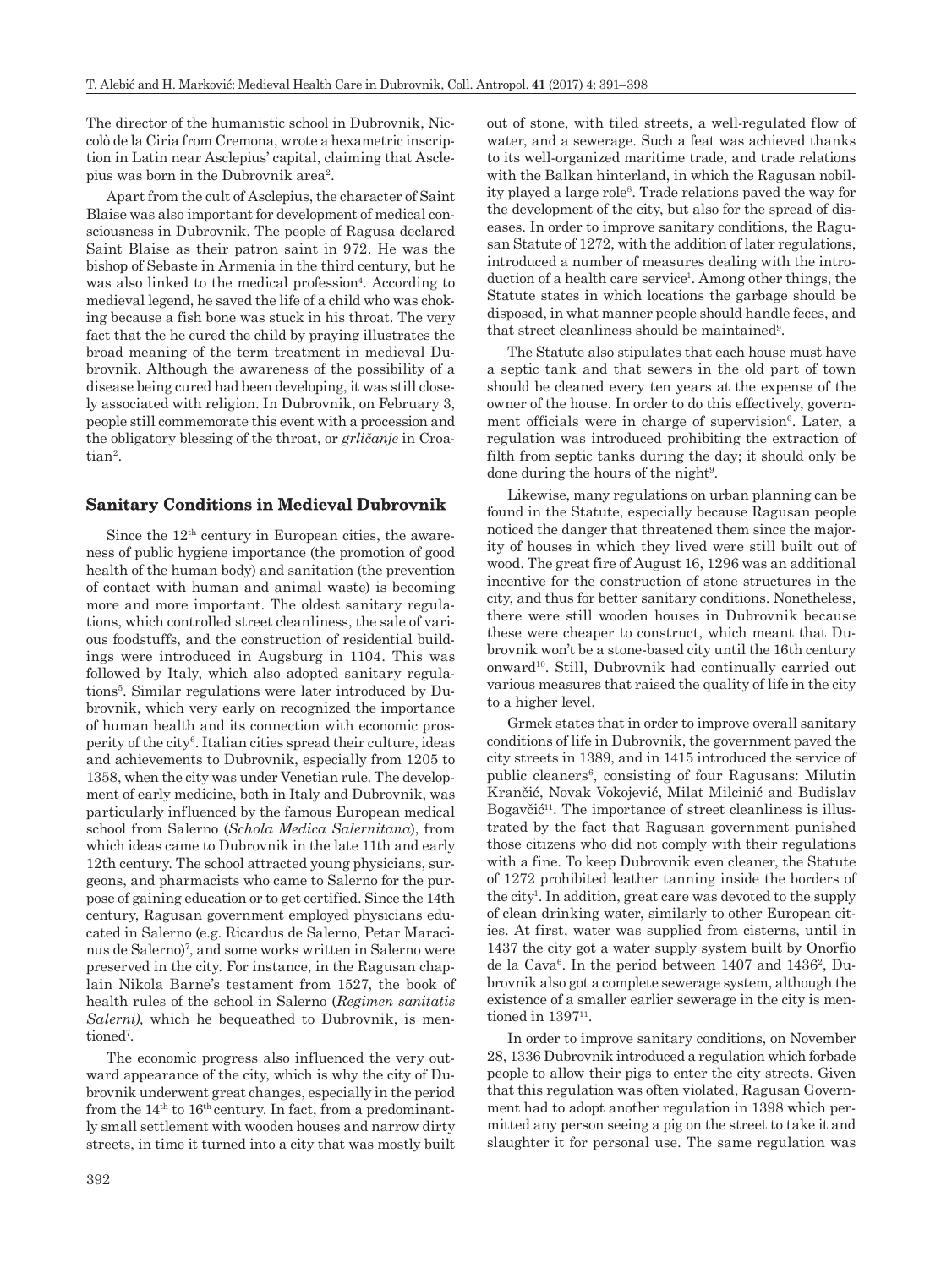repeated in 1430 and 1463, while in 1482 pig owners in the area of Pile and Ploče were ordered not to let their pigs roam outside these areas. Dogs which sometimes walked around the city in large numbers were similarly problematic. In an attempt to solve the dog issue, in 1409 Ragusan government adopted a decision which stated that all dogs had to be either tied or forced out of town. If a dog was not tied and walked freely on the streets, it had to be killed. Even as late as 1458, Ilija Lukšić was chosen to chase away dogs which gathered in Luža, around the church of Our Lady and St. Blaise, and to clean up after them. The significance of the problematic number of dogs in the city is illustrated by the fact that Ragusan government had to repeatedly make more stringent regulations to try to prevent the gathering of dogs in the city<sup>11</sup>.

Sanitary measures in Dubrovnik were constantly improved because the city was forced to find a way to protect itself from diseases and at the same time retain the lucrative trade relations which formed its economic base. This necessity combined with Ragusan practical experience from the past enabled a strong development of medical practice, meaning that in time Dubrovnik became a kind of focal point of medical knowledge that spread to the interior of its hinterland<sup>6</sup>. Dubrovnik was particularly influential on Serbian medieval medicine, which included the areas of Serbia, Zeta and Raška. There are many examples of physicians employed by Ragusan government who have practiced medicine outside of Dubrovnik's borders for some time. Ragusans sent their physicians to the rulers from the Nemanjić dynasty, and to various Bosnian and Serbian noblemen for extended periods of time. In order for a physicians to temporarily leave his service in Dubrovnik, he had to obtain a permission from Ragusan government, and to confirm that he will still receive his  $salary$  in absence<sup>12</sup>. Although Ragusan government sent physicians abroad at their own expense, some of them also received gifts from local noblemen. For instance, Daniel Pasini, a physician from Verona who treated the despot Stefan Lazarević, received a monthly prize of 80 gold duc $ats<sup>12</sup>$ . But in some cases, the government stopped paying the salary to a physician who broke the agreed length of stay outside of Dubrovnik. Some physicians were even reluctant to leave the city, and found various excuses to stay in Dubrovnik. Since traveling of the time was often very uncomfortable and dangerous, some physicians were more inclined to stay within the city<sup>1</sup>.

## *Influence of Medieval Medical Theories on Disease Treatment*

Early medical awareness in Dubrovnik was developed because of frequent diseases which occurred in the city. Medical treatment of diseases was greatly influenced by Hippocrates', Galen's, and Aristotle's teachings until the  $17<sup>th</sup>$  century<sup>13</sup>. The concept of treatment entailed the area of contemporary internal medicine, and it included the notion of curing diseases through prescription medication, as well as various hygienic and dietary instructions. One of the most widespread theories was the humoral theory which was adopted by Hippocrates, and later systematized by Galen. Its usage became widespread, with Greek, Roman, Muslim, and later European physicians including it into their practice. According to this theory, the human body consists of four basic humors, the imbalance of which causes the disease. The treatment's main goal then is to re-establish the balance of humors in the body. This was most commonly achieved by changing the patient's diet or by bloodletting (which was a common medical practice until the 19th century). Hippocrates distinguished human behavior by the responsible excess or lack of a specific fluid. Galen later additionally systematized this and introduced different human temperaments which depend on the body's dominant liquid: sanguinic, choleric, phlegmatic, and melancholic<sup>14</sup>. Medical schools used Galen's works as textbooks until the late Modern Age. Since his words were taught as facts without further questioning, medical progress had been relatively slow. Under the influence of Salerno and Hippocratic medicine, Italian physicians employed in Dubrovnik treated their patients in a similar way. They sometimes wrote comments and summaries of various ancient works and published them in order to spread their ideas.

Ideas about sanitation, the maintenance of personal hygiene, and the importance of clean air were especially spread. Air-purification was one of the major measures taken against the spread of plague: huge fires were lit in the streets, at intersections, squares, and even in individual homes. Bonfires burned even in the summer, and herbs, resins, ointments, and sulfur were thrown into them15. People even smelled sponges soaked in vinegar or infusions of aromatic herbs. Ragusan chronicler Nikola de Ragnina mentions air-purification by fire during the epidemic of 1347: »It was very contagious. There was no cure and everyone was dying. When people saw that their physicians could not defend them, they decided to leave the city and purify the air with fire«16. In his book Diversis also mentions the good position and »good air« in Dubrovnik which he links with shorter duration of plague epidemics in Dubrovnik. In the book, it is also mentioned that the people, after they had returned to the city they fled from during the plague, did not notice any signs of disease within the city which they attributed to »good air properties«3.

Aside from treatment, Italian cities also relied on heavenly protection against disease, and on the promotion of atonement and devotion rituals to prevent the diseases from spreading. According to the Christian vision of the world, first disease appeared as a result of the Fall of Man, or individual sin. Therefore, diseases also implied a certain degradation of spirit, not just of the body. Treatment of the flesh was always associated with treatment of the soul, and the dead were guaranteed at least a Christian burial<sup>17</sup>.

#### *Diseases in Dubrovnik: Leprosy and Plague*

Due to its seaborne and land trade connections, Dubrovnik had been an easy target for the spread of various diseases throughout history. Although the most dramatic ones were leprosy and plague, Ragusan people also suf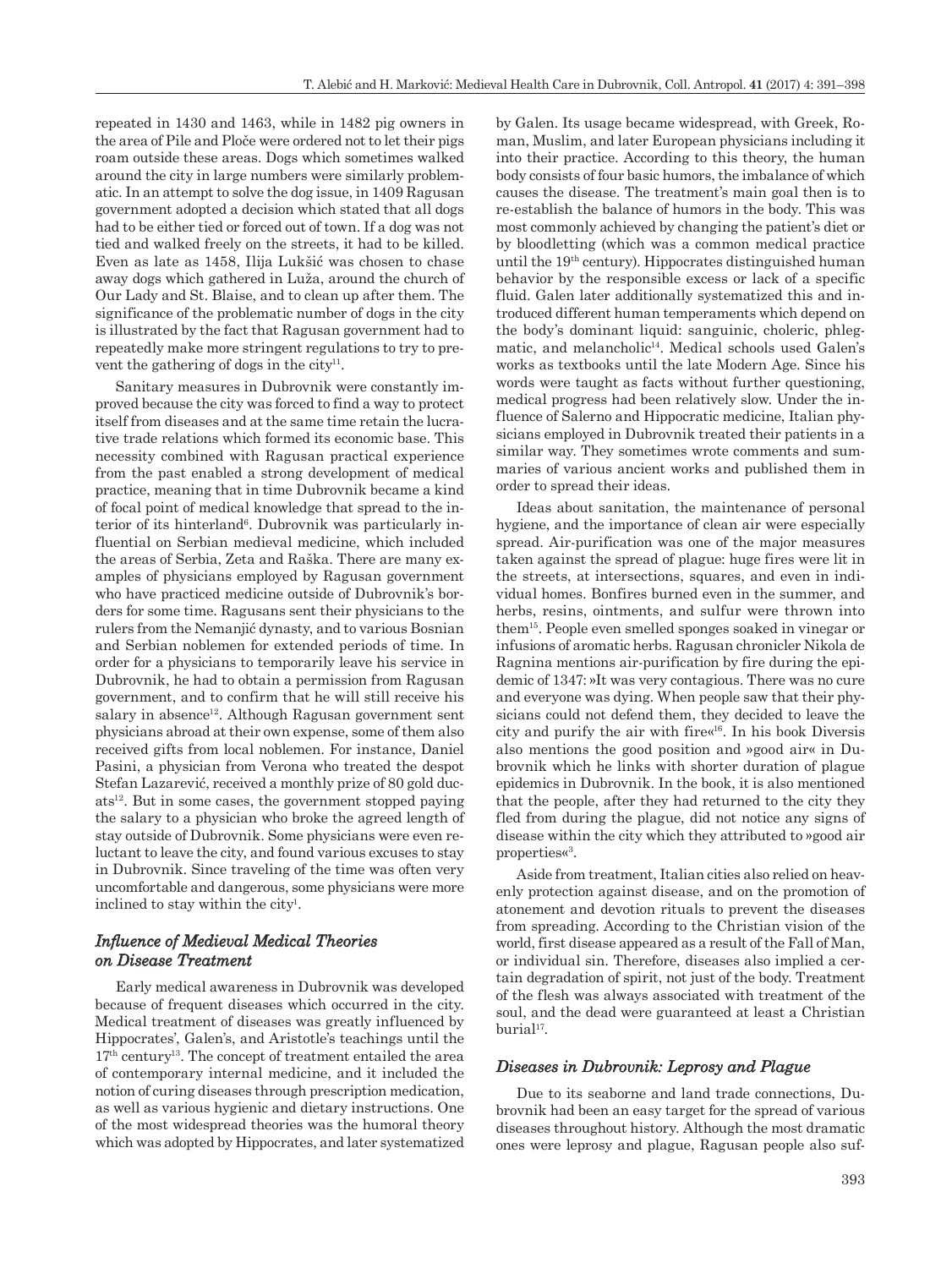fered from malaria, syphilis, dysentery, pectoris, and various inflammations and infections<sup>11</sup>.

No help came from the fact that there were many superstitions surrounding diseases. The Catholic Church had great influence over the attitudes toward treatment. It was believed that disease was a punishment from God and the only way to treat it was by repenting. This was particularly true in the case of leprosy, which was considered a godly punishment for lust because its symptoms are similar to those of syphilis<sup>18</sup>. The most common symptoms of leprosy were lumps on the face and other parts of the body that would completely disfigure the patient, general weakness, pain or complete loss of sensitivity.

The attitude of people towards lepers was extremely negative. They were considered to be unclean and immoral, and were most often completely isolated from communal life. The Ragusan Statute, which was adopted on May 29, 1272 contains clear sanitary regulations of the early Ragusan community, and also mentions leprosy. In Book VI, Regulation 56 »Houses built in the leper's area« indicates the existence of a leprosarium in Dubrovnik already in the 13th century. This regulation allows the construction of houses for tanners »in the area where lepers usually gather«, meaning that in the time of the Statute's publication (in 1272) there was already a developed system of leper segregation in Dubrovnik<sup>9</sup>. Prior to being placed in isolation, each leper was subjected to examination. If the disease was diagnosed, the patient was condemned to civilian death<sup>5</sup>.

Leprosaria or lazarettos, named after St. Lazarus the saint protector of lepers, were used to completely isolate the diseased, and the magistrates of Dalmatian cities built them to prevent the spread of leprosy. Leprosaria were most often built by Mediterranean cities which, because of maritime trade, were at risk the most. Apart from the Ragusan leprosarium, which was documented in 1272, other Dalmatian coastal cities introduced them as well. For instance, they were documented in Split in 1332, Trogir in 1372, and Zadar in 142619. Leprosaria in Dubrovnik were located outside the city walls, and lepers were financed by the state, alms or testaments. At the head of the leprosarium was the elder *capitanaeus*, who was a kind of a mediator between the patient and the outside world. In 1472, the head of the leprosarium was Radonja, *procurator et suprastans leprosorum*, who himself suffered from the disease $11$ .

Testaments left by some Ragusans also testify to the existence of lepers in the city. Some of the testators mentioned are Živko Milinović (1444), Mihoč Đurković (1447), and many others who left their money to help the diseased1 . The intensity of the fear of sickness is illustrated by the fact that Ragusan government had on several occasions ordered the banishment of a group of lepers who came to the city. They mostly came from Ragusan hinterland, especially during the time of Ottoman expansion into those areas. The exact number of diseased people in Dubrovnik cannot be determined in that time period, but it is assumed that there were no more than thirty. At the beginning of the 16th century, the number of lepers in Dubrovnik began to diminish and in time there was no more archival data about them<sup>20</sup>. Nevertheless, the cult of St. Lazarus remained equally strong in Dubrovnik. In fact, in 1532 in the Ploče area next to the leprosarium a church dedicated to St. Lazarus was built by the Lazarin Confraternity, citizen-traders who became rich due to Levantine  $trade<sup>11</sup>$ . The church remained there until the beginning of the 20th century1 . Another illustration of St. Lazarus' cult importance is the fact that even today in Italy there are places that carry the old name *borgo San Lazzaro* (village of St. Lazarus), which proves that lepers lived there sometime in the past $15$ .

But the plague was far more dangerous for Ragusan life. The disease spread rapidly, both across sea and land routes, and it most commonly reached the city because of trade. Symptoms of the most common type of plague, the glandular (*bubonic*) plague, are high temperature, headache, and swollen lymph nodes (buboes) occurring together with fever. The incubation lasts from 2 to 15 days and this type of plague is fatal in  $30-75\%$  of cases<sup>10</sup> Unlike lepers, the people suffering from plague died relatively quickly. Plague in Dubrovnik took the greatest number of lives in its first outbreak in 1348/49, and plague epidemics periodically broke out in the  $15<sup>th</sup>$  and  $16<sup>th</sup>$  centuries<sup>11</sup>. Authors Zlata Blažina Tomić and Vesna Blažina note that »after 1533, in Dubrovnik, there were no more domestic fatalities, while Italy was caught by two more outbreaks in 1575 and  $1630<sup>{a</sup>21}$ . During the plague, care of the sick and the implementation of measures against the spread of disease were taken over by health officials, barbers, and gravediggers while trained physicians fled from the city. Coming up with the solution to plague outbreaks was no easy task, especially when its link to the trade and the economic prosperity of the city is considered. To stop maritime and land trade, especially with the eastern regions and the hinterland, from which the plague spread most often, would reduce the risk of plague epidemics, but at the loss of existing economic and social structure in Dubrovnik. As in the case with leprosy, the only available way of preventing the spread of the disease was isolation.

At a time when real plague disease agents were not known, the best possible solution was prevention. Dubrovnik solved this problem by establishing a quarantine on July 27, 1377 in the Liber Virdis clause which states, *veniens de locis pestiferis non intret Ragusium vel districtum* (»the one who comes from the area with the plague present ought not enter Dubrovnik or its surroundings«)<sup>22</sup>. With this regulation, the Grand Council forbids newcomers from entering Ragusan territory. They must first spend one month on the Mrkan or Bobara islands and if they show no symptoms of disease, they may enter the area of Dubrovnik. In his article written on the occasion of the 600th anniversary of quarantine containment, Mirko Dražen Grmek considers the invention of quarantine as one of the greatest medical achievements of the Middle Ages<sup>23</sup>. Although we currently know that plague incubation lasts from 2 to 15 days, depending on the type of plague, Ragusan intial 30-day quarantine was later turned into a 40-day one, after which it was named (lat.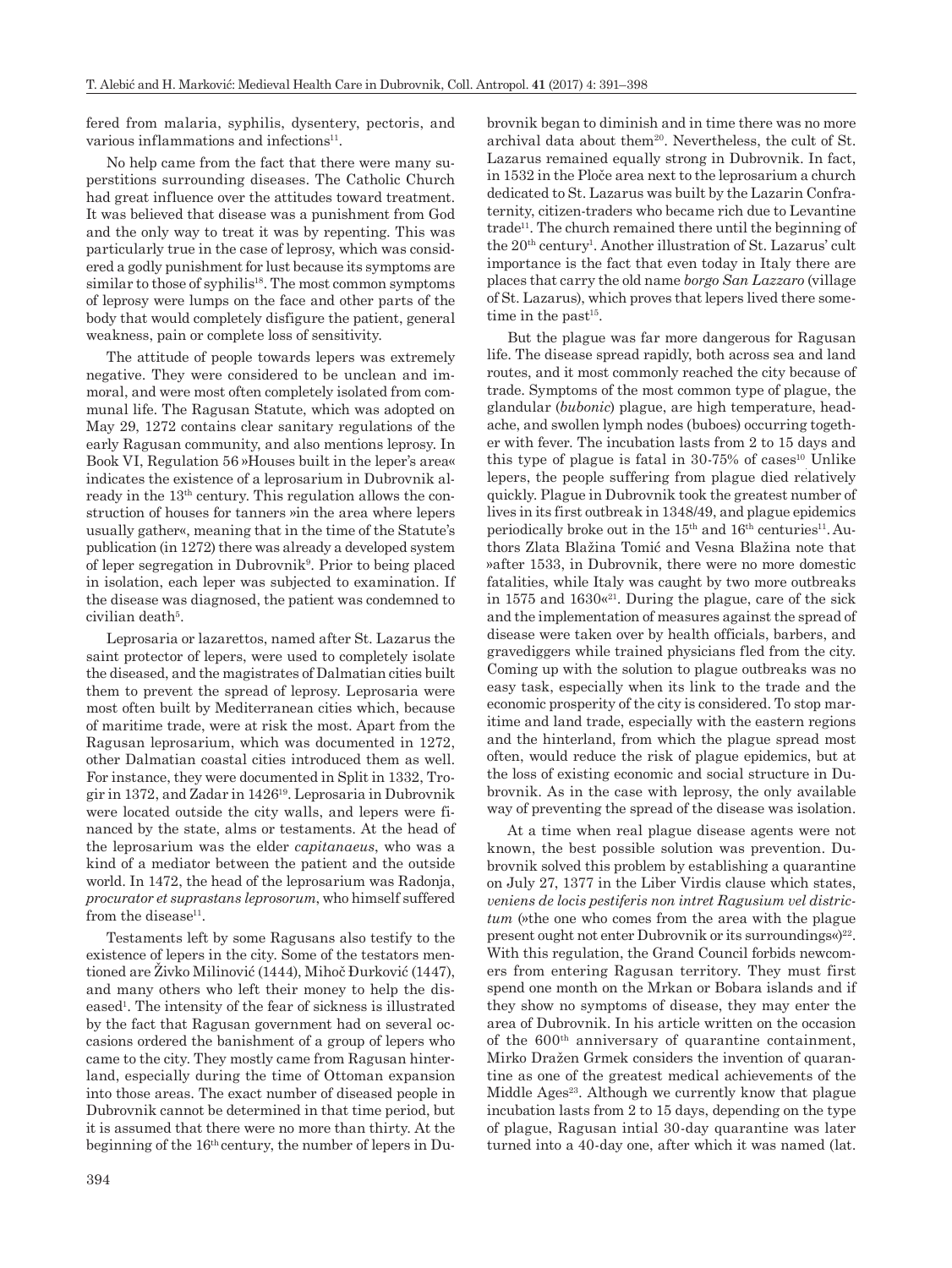*quaranta*). It is important to note that the idea of quarantine came from noble, and not medical circles. The health officials (*kacamorti*), known for their pragmatism and practicality, came up with the idea of quarantine based on previous experience<sup>21</sup>. Grmek, in the aforementioned article, also states that the experience of Ragusan authorities with leprosaria influenced the establishment of quarantine. They were motivated to find a practical solution for the problem of trade, which was also a threat to the economic well-being of the city. Quarantine proved to be an extremely effective solution that was later adopted by other Mediterranean cities as well, such as Marseilles in 1348, Venice in 1403, and Geneva in 146719.

Glesinger states that during the time of the Black Death epidemic physicians were practically helpless because none of the treatment methods they had tried helped their patients. Given that fear started to rapidly grow, people frequently prayed to the saints (especially St. Francis, St. Rocco, and St. Sebastian) had processions, built churches, and brought various votive gifts. In Europe, the flagellant movement had appeared. The flagellants were whipping themselves and thus released all the sins they committed, believing that they would be saved from the plague in such a way. Flagellantism from Northern Italy spread to Germany, France, etc. It is mentioned in Dubrovnik in 12155 .

In times of the plague crisis, especially great sacrifices were asked from the nobility. Under the motto there is no better thing in this life than the well-being and preservation of one's homeland (*con zo sia che in questa vita presente non sia alguna cosa piu suave, cara e al'omo libero piu degna ch' al ben stato dela soa propria patria...*)<sup>22</sup> nobles were obliged to put the common good in front of their personal interests. Special health officials, called *kacamorti,* were chosen among the most prominent nobles. During plague outbreaks they had a particularly wide authority, and were responsible for monitoring the quarantine and other measures related to the reduction of plague spread (e.g. tomb sites). They had extensive constabulary and sanctioning powers. One of their main tasks was to prevent the uncontrolled escape of the population from Ragusa. If caught trying to escape from Dubrovnik, men were being punished by the act of digging the eyes out, and women by cutting their nose of  $f^{22}$ . The Senate chose five noblemen who, until the end of the epidemic, had the authority of the Grand Council. They made regulations with the force of law, commanded the guard and the defense of the city, sent offenders to prison, and elected city officials. Due to their unusually large powers, they had to discharge their duties after the end of the epidemic, and inform the Grand Council of their every action<sup>22</sup>.

### *Quarantine Development*

At its very beginning, quarantine containment was carried out on the islands of Mrkan and Bobara, in open or temporary wooden structures that could be burned down in case of plague. However, due to the poor living conditions on these islands, which in some cases were almost deadly as the disease itself, a better solution was considered. In 1397, the Grand Council decided that the monastery of St. Mary on the island of Mljet will become the first stone object intended to be used as quarantine. Although a stone building provided better conditions, due to the strategic danger of a distant quarantine becoming the enemy base of Venetians or Ottomans, Ragusan authorities decide to build other quarantines closer to the city core.

The first one, built by the famous architect Mihoč Radi in 1457, was located on the Danče peninsula, west of the Dubrovnik city center24. Today Danče is synonymous with the Franciscan monastery of the Immaculate Conception. In that area, they built wooden houses, the Church of Our Lady of Mercy (locally known as Lady of Danača), and a cemetery. In addition to the priest, who took care of spiritual needs of the sick, the quarantine also employed a surgeon, two citizens to control anti-epidemic measures, and gravediggers. The gravediggers, whose job was burial of the dead, had one of the hardest professions because they were in contact with infectious diseases on a regular basis. Plague victims were buried in a large pit in Danače until the major epidemic of 1482, after which this quarantine became too small for the needs of the ever-growing Ragusan trade<sup>24</sup>.

After temporary use of the existing shelters on Mrkan and Bobara, and a new quarantine on the island of Lokrum which was never used, the question of the quarantine's location was finally settled, and a new construction was built east of the Dubrovnik city center, on the coast near the Ploče suburb. It was ideally positioned because it was located at the intersection of trading routes near the so-called *Tabor*, an enclosed space for the change of goods where the main Ottoman route for caravans from Bosnia and Herzegovina ended19. Because of such the quarantine at Ploče had such ideal position, it was not just a maritime sanitation, but a sanitary cordon for the mainland as well. The construction of the building began in 1627, and the completed complex consisted of ten buildings with five inner courtyards (so-called *badžaferi*), and a water tank.

## **Types of Medics in Dubrovnik**

Various works on medicine in Dubrovnik often mention medics of different kinds, but rarely give a more precise definition or a specific description of their work and practice. Medical service in Dubrovnik was modelled after the one in cities of Northern Italy, and the first archival data about it dates back to the 13th century. During its existence, Ragusa employed physicians who received a municipal wage. Most commonly, these were foreigners from Italy (e.g. Salerno, Ancona, Venice, Padua, and Bologna). The first known physicians in Dubrovnik were masters Joseph, Johannes from Tevis, and Guilelmus from Ascoli. The first physicians with of Croatian descent was Prvoslav from Dubrovnik<sup>25</sup>. There was no university on the eastern coast of the Adriatic Sea, so the government often asked Ragusan traders, diplomats, and envoys to find physicians in the Italian cities and bring them to Ragusan municipal service<sup>26</sup>. Such medics, either physicians or sur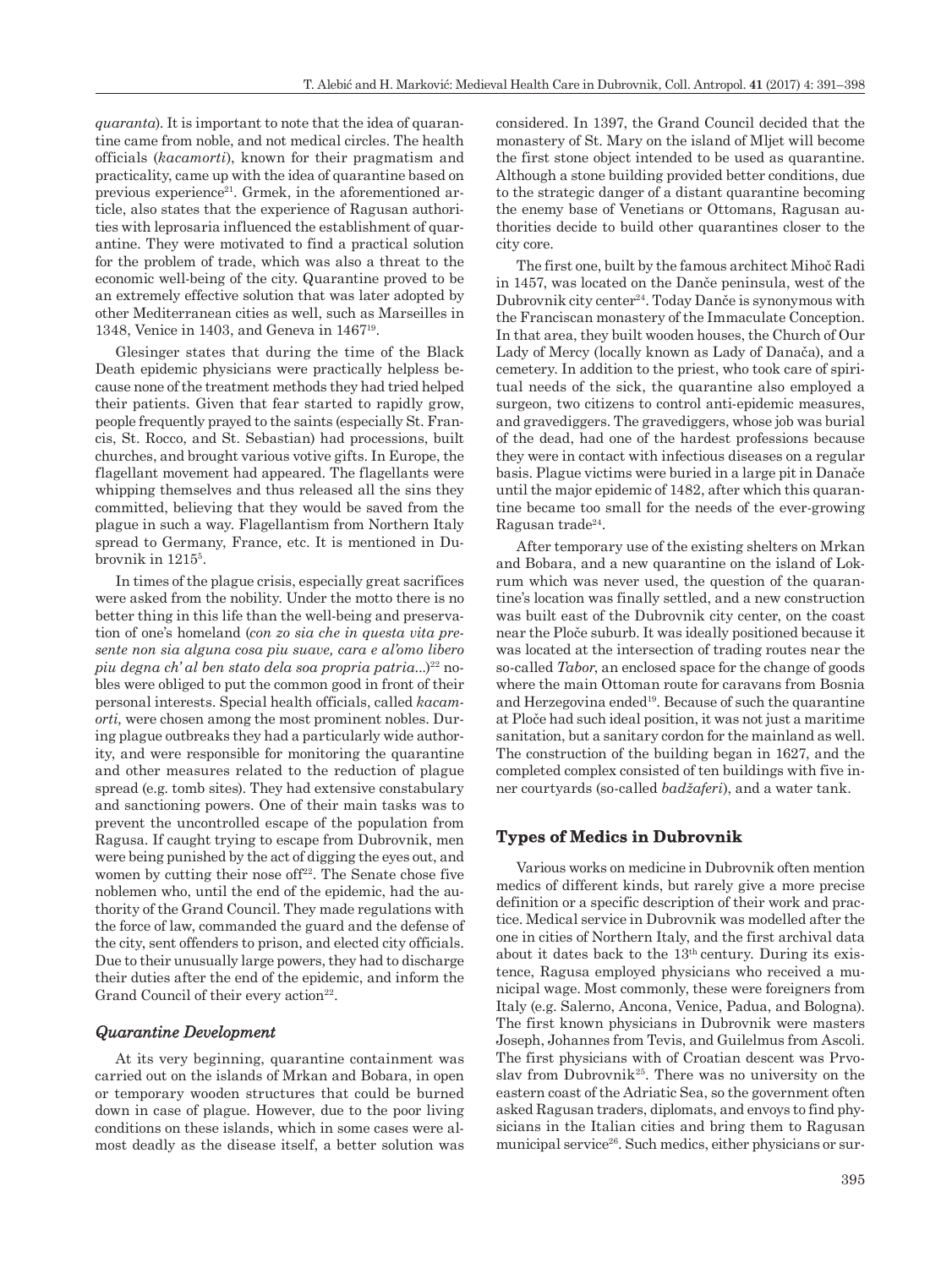geons, received a decent annual salary from the Ragusan government, including lodging costs.

The practice of employing physicians who were obliged to treat all the inhabitants of Ragusa for a municipal salary began in 1305 when master Marko was employed and had to treat the people of Ragusa for no other compensation apart from his annual salary<sup>27</sup>. Only with the decline of Ragusa's wealth and power at the end of the 17th and in the 18th century, the local medics, e.g. Marko Flori (1696- 1756) and Luka Stulli (1772-1828), could gain more influence because foreigners were no longer as interested in working for Ragusa as before<sup>28</sup>. At the same time, Ragusan government most often employed two physicians and one to two surgeons. They did not have the status of citizens but foreigners, and they mainly stayed in service for one year, less often for two. In addition to physicians and surgeons, whether in municipal or private service, there were also various specialists, barbers, healers, pharmacists, and gravediggers in the area of Dubrovnik. Gravediggers were a special part of the sanitary staff who were in charge of transporting dead bodies from their original location to the cemetery, and burying them there. Physicians and surgeons who received municipal wages were obliged to treat the nobility and the citizens of Dubrovnik free of charge, to take care of public health, and to testify in court in cases of suspected death or bodily injury caused by violence, especially when blood was shed $29$ .

Although physicians and surgeons are equally respected today, this was not the case in medieval Dubrovnik. At that time, there were significant differences between them, not only in job descriptions but also in rank. Physicians (from lat. *physicus*) were educated people who completed medical studies at one of the European universities. Due to the small number of universities existing back then, and a long and hard period of study (four years and over)30, educated physicians were highly valued. In archival sources, they are usually referred to as *magister physicus*, *medicus physicus*, *doctor in physica*, *doctor medicinae* or simply *physicus*<sup>25</sup>. Their reputation was also evident in their salary, which was about double the amount of a surgeon's wage (in the  $14<sup>th</sup>$  and  $15<sup>th</sup>$  centuries about 400 ducats)<sup>31</sup>, but also in their social influence.

However, even though noblemen were forbidden to enter into the medical profession by class regulations, Filip de Diversis, a well-known humanist pedagogue and scholar, writes about how a physician sat near the rector during church processions »if there was no one of higher position or dignity«3. Therefore, due to their prestigious education and the large role they played in preserving the health of the city, they were highly honored. But surgeons (*medicus ciorgolus*, *medicus plagarum*, *medicus chirurgus* etc.)25 were not appreciated equally. Although surgeons in Northern Italian cities received short formal education, they mostly had practical medical knowledge. In order to study medicine, Latin was required so surgeons often wrote and learned from manuals written in vernacular languages. Surgeons were usually introduced to the medical profession by an older surgeon, with whom they spent several years as apprentices before starting their own practice, while some surgeons just inherited their father's profession. With the development of medicine in the 16<sup>th</sup> century, they became specialized for certain areas or procedures, similarly to traveling surgeons who performed high-risk surgeries but were not employed by Ragusa. Surgeons had a higher social status than barbers who were usually not educated, but were always of a lower rank than physicians<sup>14</sup>.

Physicians and surgeons also had a different job description. Physicians were obliged to visit the patient, make a diagnosis, and prescribe medication which the patient should get from the pharmacy. This most commonly included clinical observation, checking the patient's pulse, and in some occasions urine analysis. After the diagnosis was made, the physician gave instructions to the surgeon who performed harder practical procedures, most commonly involving bloodletting, resetting broken bones and sprained joints, wound bandaging, and the incision of buboes, and pus<sup>26</sup>. The only known anesthetic of the time was alcohol, and bleeding was treated with cauterization (burning of surrounding tissue) as well as vein ligature<sup>31</sup>.

To treat the disease, since the early 14th century they often used various written material in form of summary works (usually with added commentaries), works on practical medicine, various terminological guides, instructions for special techniques (especially for surgeons), color charts for urine inspection, the opinions of renowned physicians on individual cases (*consilia*), and calendars and figures in cases when astrological medicine was used $32$ . These works were read either in their original or simplified version, depending on the medical practitioner's status and education level. Physicians mostly read lengthier Latin versions of the texts, while surgeons used vernacular works with a more practical value. Some of these works have also been found in the monastery library of the Dominican monastery in Dubrovnik, which was severely damaged in the great earthquake of 1667. The works were written in Latin, Italian, French, German and Croatian languages, and dealt with internal and cerebral medicine, with orthopedics, surgery, ophthalmology, psychology, gerontology and gynecology<sup>33</sup>.

Ragusan barber (*barberius*, *barbitonsor*) enjoyed a lower rank than the surgeon. Such medics considered medicine to be a craft or trade which was taught by an older, talented or experienced master. They performed mostly vulgar or simple surgical procedures which included autopsy, enemas, venesections, tooth extractions, bone setting, and bandaging wound infections. They also removed moles, lumps and blisters, and provided shaving, sewing, and wig-making services<sup>26</sup>. Barber confraternities, which accepted only barber-surgeons, were formed and in the second half of the 18th century even fought against the arrival of barbers who only knew how to sew and make wigs<sup>25</sup>. While barbers, unlike surgeons, were mostly uneducated people of local descent, their professions were very similar. Thus both surgeons and barbers often performed the same or similar medical procedures (bloodletting, bone setting etc.) and were asked to testify in court.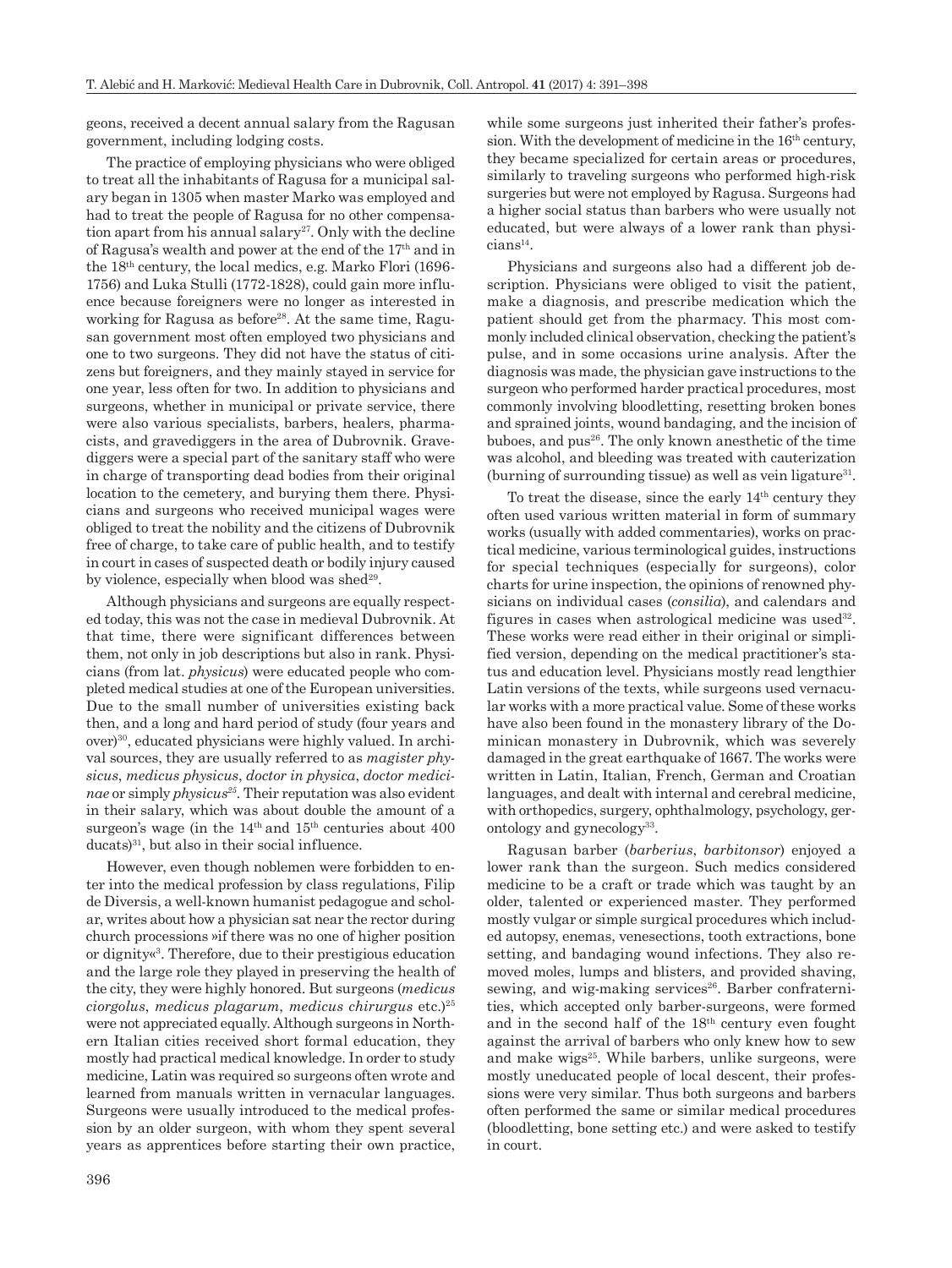Another type of a medics were pharmacists. They collected medicinal herbs, crafted types of salves, ointments, tonics, and medicine, and sold them. The first pharmacists in Dubrovnik were often physicians at the same time. In order to prevent a conflict of interest between physicians and pharmacists, pharmacy was separated from health care by Fridrich II's edict in the 13th century. Pharmacy therefore became a separate institution that was in charge of running pharmacies and preparing medication. Pharmacists were called *speciarius* or *aromaratarius* (Ragusans called them *spičari*), and were mentioned in the Statute of the City of Dubrovnik where they are called »herb merchants«9 . Although the work of pharmacists became separate from the work of physics and surgeons, in the 14<sup>th</sup> century there are still Ragusan government regulations which permit physicians to administer their own medication, bandages, salves, ointments, and healing waters (*omnes emplastros, unguente, aquas et omnes medicinas ad artem zerugie pertinentes*) 26 to all citizens of Ragusa free of charge. In 1331, the Small Council decided that no municipal physicist or surgeon should affiliate with a pharmacist under the threat of loss of his annual salary. The Small Council mentions the pharmacy service again in 1367 when it searches for a pharmacist who would be an educated herbalist, who would keep a well-equipped pharmacy, and would not affiliate himself with a physi $cian<sup>27</sup>$ . The pharmacist they employed was Bonaventura, an ex-trader from Zadar. He is the first pharmacist who way employed Ragusan in this way. Therefore, Ragusan councils understood the need for well-supplied pharmacies, and their link with citizen health care maintenance.

The oldest pharmacy in this area, the *aromatorium* most likely founded in 1317, is a small pharmacy of Friars Minor in Dubrovnik, which still exists today. This makes it one of the oldest European pharmacies in permanent use. At first, the pharmacy had the role of a monastic pharmacy and administered medication only to sick Franciscans in accordance with Head VI of the internal rules of Friars Minor. But over time, it began to issue medications for the people of Dubrovnik, and gradually became a public pharmacy. Unfortunately, there is not a lot of archive data about the early period of the pharmacy because the monastery suffered a great deal of damage in the earthquake that struck Dubrovnik in 1667, when its archive and library burnt down34. It should be noted that the opening of the pharmacy to Ragusan people was not the result of pure humanitarianism since the Order of Friars Minor financed itself, and by expanding its activities to the people of Dubrovnik, it also expanded its source of revenue<sup>35</sup>.

In fact, medical prescription was not always a matter of medical and pharmaceutical theory, but of economics as well. While the treatment of diseases with local herbs and remedies was common practice in the community (and was administered to the people), on some occasion those of higher status were prescribed more luxurious medication. The prescriptions for ordinary patients included cheap ingredients, whereas gold and precious stones were prescribed for the rich<sup>32</sup>. Another important Ragusan pharmacy was Domus Christi, which according to traditional sources, was founded in 1420 within the Domus Christi hospital and worked as a state institution<sup>19</sup>.

#### **Conclusion**

Medieval Dubrovnik developed an excellent level of health care culture by introducing a large number of decisions, measures, and regulations on disease protection. With constant work on improving hygiene and health conditions, Dubrovnik tried to counteract the negative impact of illnesses which included both large-scale diseases, such as the plague or leprosy, and common diseases which emerged in the everyday lives of its citizens. Dubrovnik tried to solve its medical issues in a practical way, primarily by attracting educated physicians from abroad; by inventing and carrying out quarantine containment; and by introducing strict supervision over the implementation of hygienic and public health measures. Although Venice played a significant role in the development of Mediterranean medicine, Ragusa, as an independent state, preserved the specific features of its medical practice and had a certain influence on the cities located on the western Adriatic coast, and in its hinterland. The specific features of Ragusan medicine are apparent in its efforts to improve the hygienic living conditions of its people, especially with the construction of sewerage, water supply systems and road pavement; the invention of quarantine and employment of state health care officials from the ranks of nobility to supervise the implementation of said quarantine; and the employing of trained medical practitioners from abroad to treat the population of the city. Thus, the merchant and naval power of Dubrovnik developed a recognizable public health care identity in the context of medieval medicine.

#### **REFERENCES**

1. BAZALA V, Pregled povijesti zdravstvene kulture Dubrovačke Republike (Dubrovački horizonti, Zagreb, 1972). – 2. BOROVEČKI A, LANG S, Povijesno-medicinski vodič kroz medicinu starog Dubrovnika (Medicinski fakultet u Zagrebu, Zagreb, 2001). – 3. DE DIVERSIS F, Opis slavnoga grada Dubrovnika (Dom i svijet, Zagreb, 2004). – 4. NAGY J, Crkva u svijetu, 7 (1972) 256. – 5. GLESSINGER L, Povijest medicine (Školska knjiga, Zagreb, 1978). – 6. GRMEK MD, Medicina u Hrvata. In: HERCIGONJA, E (Ed) Svezak 2: Srednji vijek i renesansa (XIII. – XVI. stoljeće) (Školska knjiga, Hrvatska akademija znanosti i umjetnosti, Zagreb, 2000). – 7. BAZALA V, Bogoslovska smotra, 38 (1968) 240. – 8. KREKIĆ B, Anali Zavoda za povijesne znanosti Jugoslavenske akademije znanosti i umjetnosti u Dubrovniku, 26 (1988) 7. – 9. ŠOLJIĆ A, ŠUNDRICA Z, VESELIĆ I (Eds) Statut grada Dubrovnika: sastavljen godine 1272 (Državni arhiv Dubrovnik, Dubrovnik, 2002). – 10. RAVANČIĆ G, The Black Death of 1348-1349 in Dubrovnik. PhD Thesis. In Croat (University of Zagreb, Zagreb, 2006). – 11. JEREMIĆ R, TADIĆ J, Prilozi za istoriju zdravstvene kulture staroga Dubrovnika I (Biblioteka Centralnog higijenskog zavoda, Beograd, 1938). – 12. GAVRLILOVIĆ